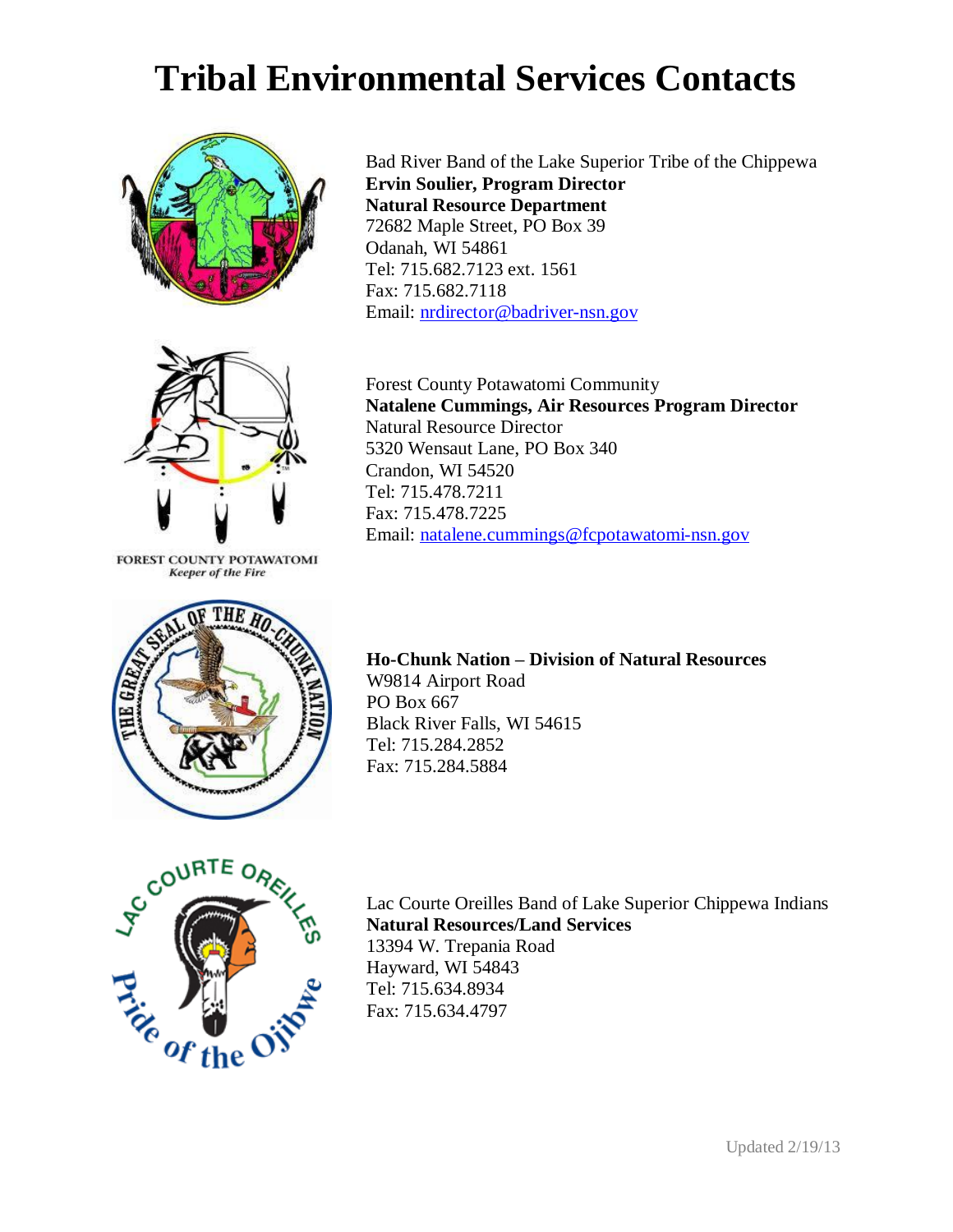## **Tribal Environmental Services Contacts**





Lac du Flambeau Band of Lake Superior Chippewa Indians **Dee Mayo, Program Manager** Lac du Flambeau Environmental Protection PO Box 67 Lac du Flambeau, WI 54538 Tel: 715.588.2295 Fax: 715.588.3207 Email: [dmayo@ldftribe.com](mailto:dmayo@ldftribe.com)

Menominee Indian Tribe of Wisconsin **Gary Schuettpelz, Environmental Service Director**  PO Box 670 Keshena, WI 54135-0910 Tel: 715.799.6152 Email: [gschuettpelz@mitw.org](mailto:gschuettpelz@mitw.org)

Oneida Nation of Wisconsin **Inez Douglas, Administrative Assistant** Oneida Environmental, Health and Safety Division N7332 Water Circle Place, PO Box 365 Oneida, WI 54155 Tel: 1.800.236.2868 Fax: 920.869.1610 Email: [idouglads@oneidanation.org](mailto:idouglads@oneidanation.org)



Red Cliff Band of Lake Superior Chippewa **Melonee Montano, Environmental Program Manager** Attn: Red Cliff Environmental Program Office 88385 Pike Road, Highway 13 Bayfield, WI 54814 Tel: 715.779.3650 Fax: 715.779.9650 Email: [melonee.montano@redcliff-nsn.gov](mailto:melonee.montano@redcliff-nsn.gov)